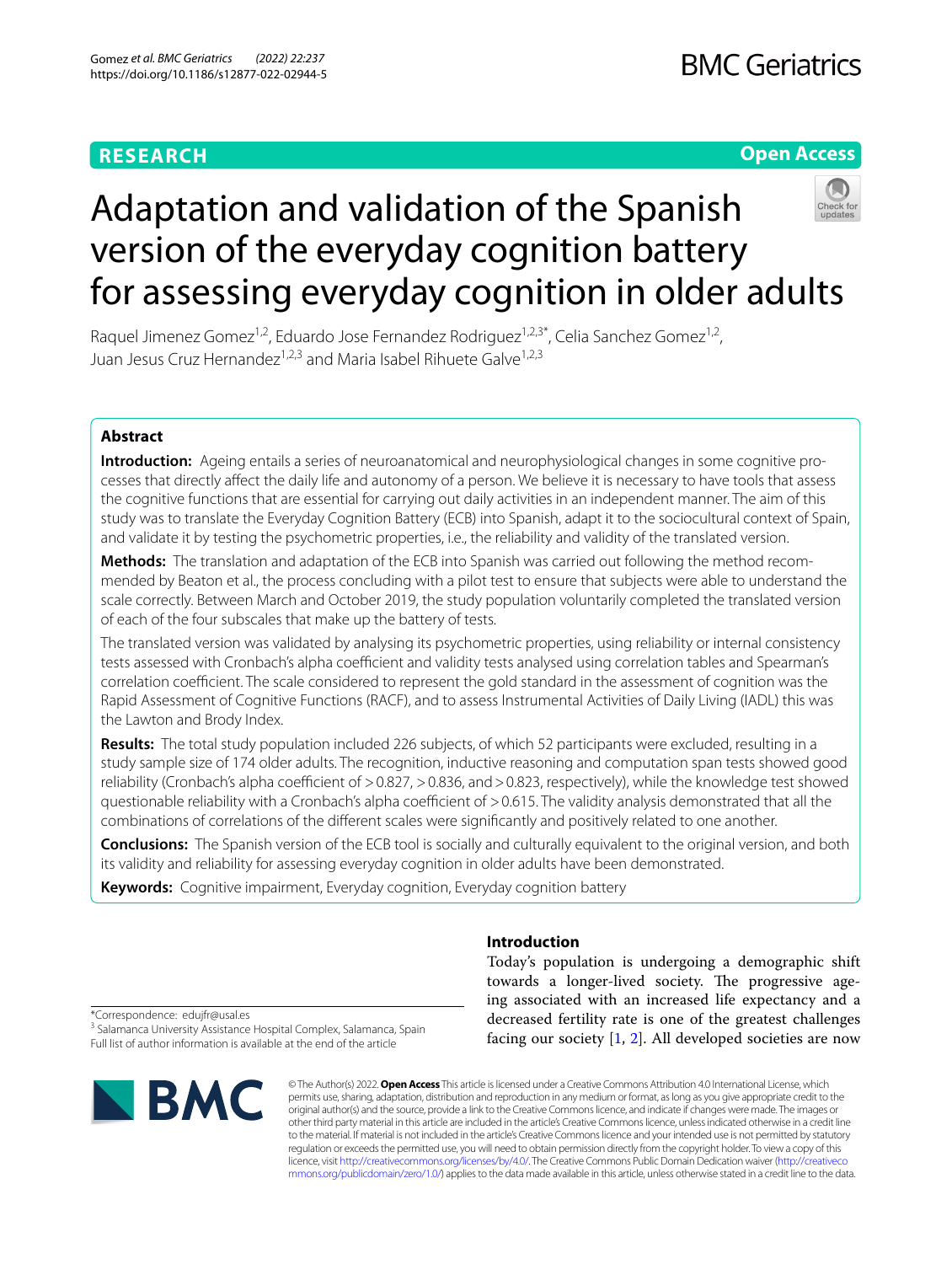characterised by a progressive ageing of the population and Spain is no exception to this trend. According to data from the United Nations (2017), it is estimated that by 2050, Spain will be the second most aged country in the world, with 41.9% of the population being 60years of age or older [[3](#page-7-2)].

Ageing entails a series of neuroanatomical and neurophysiological changes that manifest as alterations in cognitive functions, involving a slower information processing speed and defcits in psychomotor skills and perceptual abilities that directly afect a person's daily life and autonomy. Cognition is the ability of human beings to gather, organise, assimilate, process and use information on their environment, which they receive through a variety of cognitive pathways and processes, converting it into knowledge that enables them to interpret the world around them, adapt to it, and function in their surroundings  $[4, 5]$  $[4, 5]$  $[4, 5]$  $[4, 5]$  $[4, 5]$ . Given the important implications of daily cognition for everyday life, there is growing interest in this area of research [[6,](#page-7-5) [7](#page-7-6)]. As early as 1996, authors such as Willis et al. defned the concept of everyday cognition as the ability of human beings to adequately perform the complex cognitive tasks of day-to-day life, which are considered essential for living autonomously in society [[8\]](#page-7-7). Several authors [\[6](#page-7-5), [9\]](#page-7-8) consider cognition and intelligence to be adaptive functions necessary for the survival of the individual and suggest the need for specifc tools to assess cognitive functions in the everyday world [\[8](#page-7-7), [10\]](#page-7-9).

The impact of cognitive loss on everyday function is a major concern for adults and one of the most feared aspects of ageing, together with the loss of mental faculties and autonomy, so early detection and systematic characterisation of cognitive and functional loss has important clinical and scientifc applications [[11\]](#page-7-10). Due to the impact the loss of cognitive function has on older adults and the high costs involved in the multidisciplinary treatment of neurodegenerative diseases, the study of cognitive function in older adults in everyday life is currently on the increase [[12,](#page-7-11) [13](#page-7-12)].

Nowadays, the use of scales has become widespread with the aim of ascertaining the patient's baseline status, determining the impact of the current disease, transmitting objective information, monitoring changes and, ultimately, establishing specifc treatments and assessing the patient's response to these; all of which favours the unifcation of assessment criteria for individuals as well as with other professionals, increasing the objectivity of the information we transmit and boosting clinical research [[14\]](#page-7-13).

In recent decades, several measurement instruments have been developed to assess cognitive ageing [[8,](#page-7-7) [10](#page-7-9), [15\]](#page-7-14). These instruments have focused on Activities of Daily Living (ADL) (medication use, fnancial planning,

meal preparation, family management), domains considered essential for independent living [[10,](#page-7-9) [16,](#page-7-15) [17\]](#page-7-16). One such tool is the Everyday Cognition Battery (ECB) [[10](#page-7-9), [11\]](#page-7-10), used to assess daily living skills in older adults with no cognitive impairment. The ECB was developed in 1999 by Allaire JC and Marsiske M [[10,](#page-7-9) [16](#page-7-15)]. from Wayne State University in Detroit, Michigan, to assess cognitive competence in three instrumental domains of daily living through the performance of important everyday instrumental tasks: medication use, fnancial planning and management, and nutrition and food preparation. These instrumental tasks have been described as universal, basic and mandatory [\[7](#page-7-6)] and are considered necessary for older adults to be able to function independently in the real world [\[18\]](#page-7-17), and can be considered highly predictive indicators of institutionalisation [\[18](#page-7-17), [19\]](#page-7-18) and mortality in older adults  $[20, 21]$  $[20, 21]$  $[20, 21]$ . The ECB comprises four tests, each designed to assess a single cognitive ability: Knowledge Test (subscale with a maximum score of 30 points), Inductive Reasoning Test (with a maximum score of 84 points), Recognition or Declarative Memory Test (with a maximum score of 30 points) and Computation Span Test (subscale in which a maximum score of 56 points can be obtained). The total score of the ECB is 200 points [[22\]](#page-7-21).

Taking these aspects into account, together with the fact that in Spain we have no validated instrument for assessing everyday cognition in older adults, the aim of this study was to translate, adapt and validate the ECB, a tool for assessing everyday cognition in older adults with no previously diagnosed cognitive impairment, into Spanish.

#### **Method**

#### **Study design and participant selection**

This is a descriptive cross-sectional study that included 226 participants, healthy older adults from the town of Salamanca, over 60years of age, who participated in the Occupational Therapy Programmes, carried out at the University of Salamanca with the collaboration of the Faculty of Nursing and Physiotherapy, through an agreement with the city council's Department for the Elderly and various associations.

The sample was selected by means of a random cluster sampling of 9 associations in the city and, from each of these, the participants were randomly selected from the set of people who were willing to complete the study. The sample size decision was calculated considering the recommendations of Carretero H [[23\]](#page-7-22), we also considered the sample size used by the authors in the development of the everyday cognition battery, which was the same as the one we used in our adaptation and validation in Spanish  $(n=226)$ .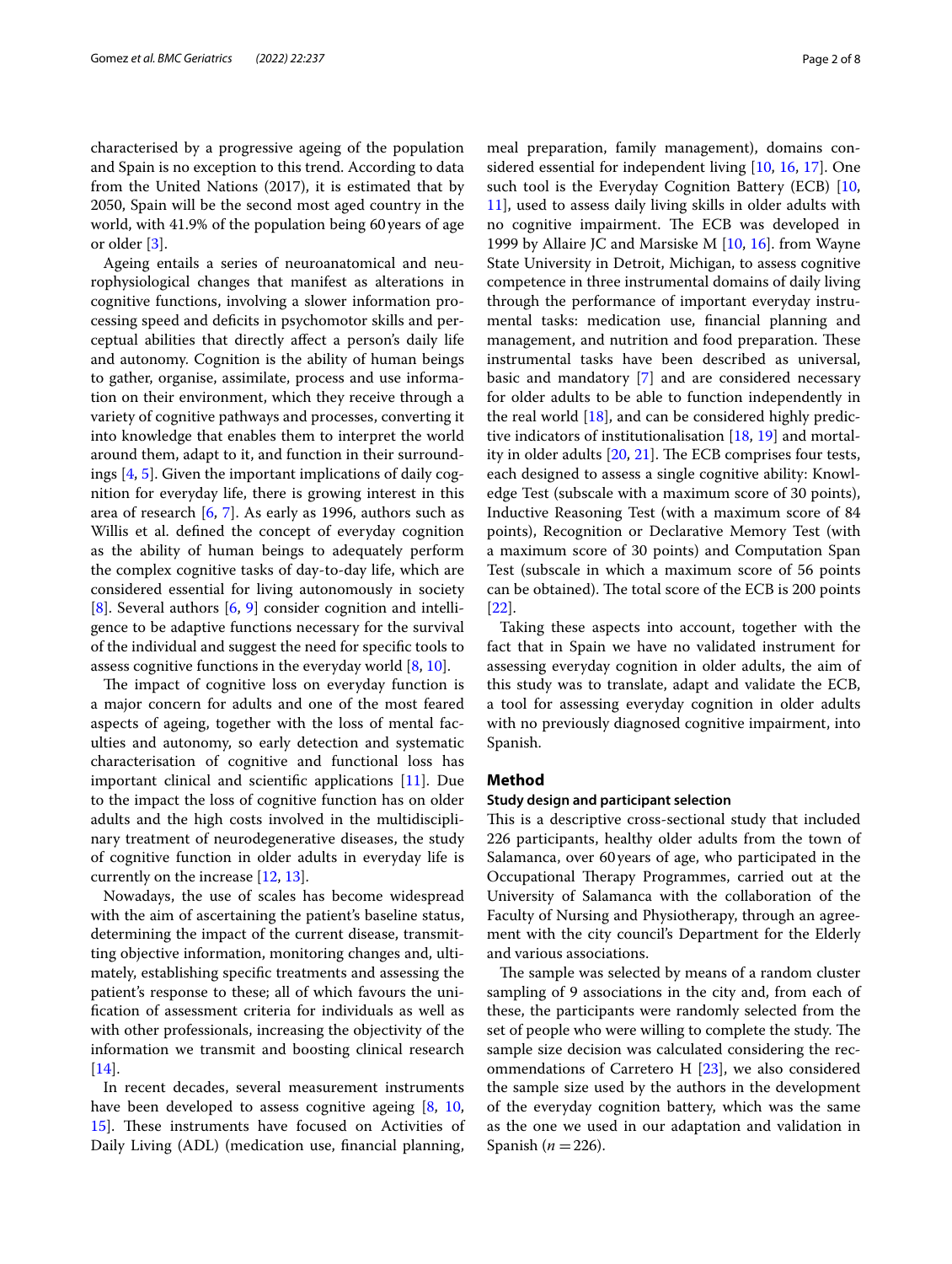In order to be included and be able to participate in the study, the participants had to meet the following inclusion criteria: be of either sex, over 60years of age, not present cognitive impairment (score less than 46 points on RACF scale), participate in the Occupational Therapy programmes, and voluntarily accept their inclusion in the study by signing the informed consent form. The exclusion criteria were: not being able to read or write and having severe hearing loss or blindness. The following withdrawal criteria were also considered after inclusion: abandonment of the study in any of its phases despite having signed the informed consent form, and completion of less than 50% of the scales administered.

The variables included in the study were sociodemographic and health characteristics and the assessment instruments, the scale to be validated, ECB, and the comparison scales considered to be the gold standard for cognitive assessment, the Rapid Assessment of Cognitive Function (RACF) [[24\]](#page-7-23), and the Instrumental Activities of Daily Living (IADL), Lawton and Brody scale [\[25](#page-7-24)]. The choice of these scales is based on the dual evaluative capacity of the ECB, on the one hand, the evaluation of cognitive function, hence the lesson of the RACF; and on the other hand, the evaluation of these cognitive functions during the performance of activities of daily living, or the resolution of everyday cognitive problems, with particular emphasis on the performance of instrumental activities of daily living. This is why we chose, secondly, the Lawton and Brody scale.

All data collected through the participant assessments was gathered by the same person, the principal investigator.

# **Translation of the everyday cognition battery assessment scale into Spanish**

The translation  $[26, 27]$  $[26, 27]$  $[26, 27]$  $[26, 27]$  of the ECB scale into Spanish was carried out following the method recommended by Beaton et al.  $[28]$ , in the following stages: translation from the original language (English) into Spanish, by two independent translators; synthesis and comparison of the two translated versions; back-translation or reverse translation into the original language of the scale; evaluation of the two translations by a research group or committee (made up of two doctors from the health feld with doctorates from the University of Salamanca, an external researcher specialising in cognitive impairment and the principal researcher) with the aim of resolving any discrepancies and consolidating a pre-fnal version of the instrument to be used in the fnal-stage pilot test, to be administered to a reduced sample of participants with similar characteristics to the target population in order to check the adaptation and understandability of the ECB translated into Spanish, to identify possible shortcomings and to rectify any errors.

## **Questionnaires**

The sociodemographic characteristics assessed in the study were age; sex; marital status (single, married, widowed or divorced); level of education according to the International Standard Classifcation of Education 2011 (none, primary, secondary or higher); living arrangements, whether they live alone or not; physical exercise habits, whether they do physical exercise or not and the days per week they exercise; and drug treatment only including the two large pharmacological groups that can modify the cognitive level of patients, benzodiazepines and opiates. All these sociodemographic characteristics were recorded in a document entitled Clinical History.

The assessment scales used in the study were, apart from the ECB scale, those considered to be the gold standard for assessing cognitive function and IADL.

The RACF  $[24]$  $[24]$  is a neuropsychological test that assesses cognitive ability and allows a rapid assessment of possible cognitive impairment. This scale is validated for the Spanish population.

After analysis of the results obtained in the pilot test, the inclusion of an IADL assessment scale in the study was positively assessed, the scale selected being the Lawton and Brody Index. This scale assesses the activities considered necessary for individuals to be able to maintain themselves independently at home and remain independent in the community; it is also validated for the Spanish population.

#### **Statistical analysis**

The statistical analysis included a descriptive analysis of the sociodemographic characteristics of the sample and the scores from each of the assessment instruments used, as well as an analysis of the psychometric properties of the Spanish version of the ECB.

For the descriptive analysis we used the mean, standard deviation, minimum and maximum for quantitative variables, and counts and percentages for qualitative variables.

To ascertain the psychometric properties of the Spanish version of the ECB, various tests were used to assess the validity and reliability of the instrument.

Reliability: as the questionnaire comprises several subscales, each of which measures a diferent dimension of the same phenomenon, the reliability of each of the subscales has been assessed. Reliability has been assessed by means of internal consistency, the most commonly used statistic being Cronbach's alpha coefficient [[29–](#page-7-28)[31](#page-7-29)]. To interpret Cronbach's alpha coefficient values, we followed the recommendations of George Mallery (2003), [\[32\]](#page-7-30).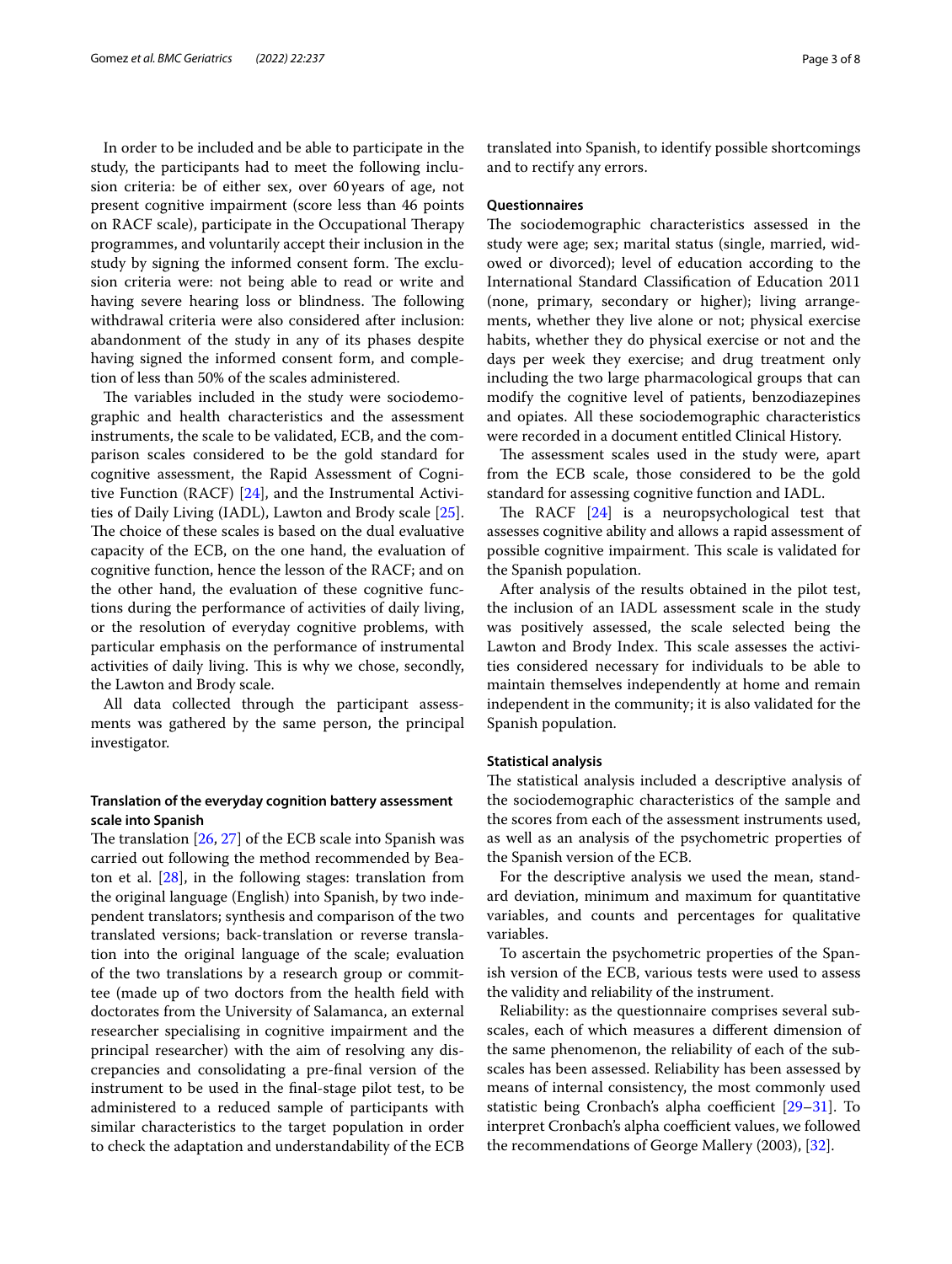Validity: the validity analysis was carried out using correlation tables, the statistical resource used being Spearman's correlation coefficient -Spearman's rhowhich presents values between  $-1$  and 1 [\[30](#page-7-31), [33\]](#page-7-32). Correlations were made between the Spanish version of the total ECB and its four subscales with the scale considered as the gold standard for cognition in the study, the RACF, and with the IADL assessment scale, the Lawton and Brody Index.

The Statistical Package for Social Science (SPSS), version 26 (IBM Corp., 2019) was used to analyse the data.

#### **Ethical and legal aspects**

This study complies with the requirements of the Ethics Committee of the University of Salamanca and the Code of Ethics of the World Medical Association (Declaration of Helsinki). Written informed consent was obtained from all subjects. All the information on the results has been processed and stored in a strictly confdential and anonymous manner in accordance with the provisions of Organic Law 15/1999 of 13 December on the Protection of Personal Data. The study was approved by the Bioethics Committee of the University of Salamanca on 31 October, 2018. The project was also approved and included in the Clinical Trials Register (Clinical Trials. Gov. PRS) with registration number: NCT 04169633.

## **Results**

## **Translation of the ECB**

Following the recommendations of Beaton et al. [[28](#page-7-27)], two translations were made from the original English into the target language, Spanish; one translation was done by the Central Language Service of the University of Salamanca, and the other by the principal researcher. The research group carried out an analysis and comparison of the two translations and evaluated and corrected the discrepancies found. The items that most hindered comprehension were specifc foods that in Spain, due to cultural customs, are not commonly consumed, as well as the name of a medicine that in Spain is either unknown or referred to by a diferent name. All opinions and discrepancies were compiled by the research group and, through consensus and prior justifcation, the items were replaced by similar items encountered in the target culture. In this way, the frst Spanish version of the ECB was obtained so that it could be used in the pilot test.

The pilot test was carried out with 14 participants, who showed no comprehension difficulties in terms of the questions and items constituting the frst Spanish version of the ECB, so no further adjustments were made to it.

#### **Descriptive statistics: characteristics of the participants**

Following the pilot study, the total study population contacted by the researcher was 226 subjects, all healthy older adults with no cognitive impairment. 52 participants were excluded because they did not meet the inclusion criteria, or met the exclusion criteria or some withdrawal criteria; most decided to withdraw from the study, despite having signed the informed consent form, due to the length of time required to complete the battery.

The final sample size of the study was therefore 174 participants ( $n = 174$ ). The mean age of the study participants was 73.3 years ( $\pm$  7.11 years); 73.6% were women; 6.9% were single; 54% were married; 33.9% were widowed; and 5.2% were divorced. In terms of the educational level of the participants, 6.9% had no education at all, 50.6% were educated to primary school level, 19.5% to secondary school level, and 23% to higher education level. 32.8% of the study participants habitually lived alone. 86.2% of the study subjects exercised during the week and the average number of days they exercised was almost 3 days a week (2.91days). Of the two groups of medications considered in the study, none of the study participants were taking opiates long-term, and only 15.5% were taking some form of benzodiazepine on a regular basis (Table [1](#page-4-0)).

#### **Descriptive statistics**

In the descriptive analysis of the results obtained in the diferent rating scales administered, we considered the questions or items answered correctly.

The total mean score obtained in the global everyday cognition scale was  $154.27$  points  $(SD=19.28)$  out of a total of 200 points. In the Knowledge Test, the mean number of questions answered correctly was 18.82  $(SD = 3.76)$  out of a total of 30 questions; in the Recognition or Declarative Memory Test, the mean number of questions answered correctly was  $23.28$  (SD=4.81) out of a total of 30 questions; in the Inductive Reasoning Test, the mean total score obtained was 61.09 points  $(SD = 11.44)$  out of a total of 84 points; and, finally, in the Computation Span Test, the mean number of questions answered correctly was  $51.03$  (SD = 4.97) out of a total of 56 questions.

The average total score obtained on the RACF was 51.76 out of 56 points, and the average total score obtained on the Lawton and Brody Index was 7.43 out of 8 points. (Table [2](#page-4-1))

#### **Reliability**

To demonstrate the reliability of the Spanish version of the ECB, an internal consistency study was carried out,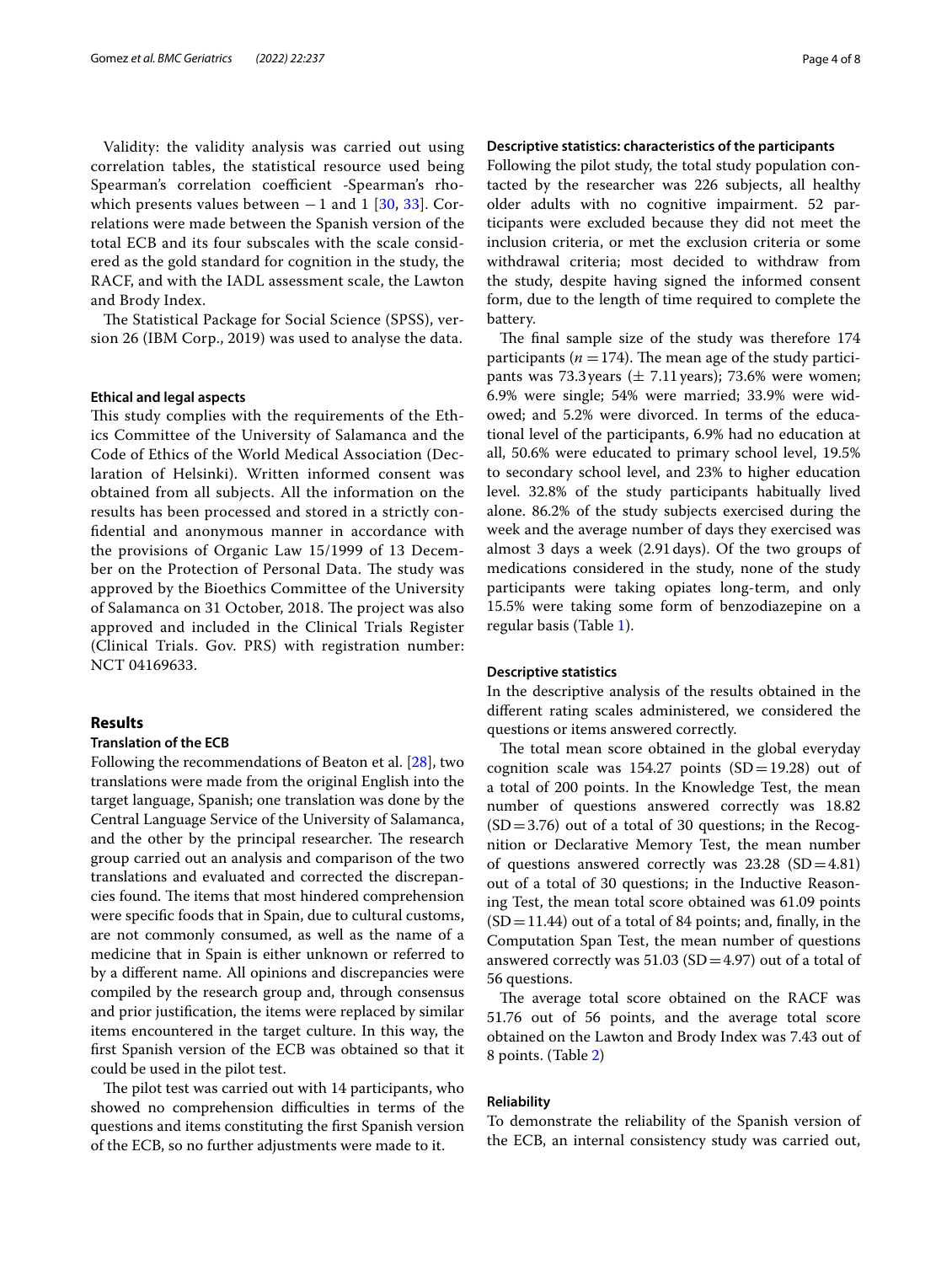<span id="page-4-0"></span>**Table 1** Characteristics of study participants: sociodemographic variables

|                                         | Participants ( $N = 174$ ) |
|-----------------------------------------|----------------------------|
| Age (years)                             | 73.30 (±7.11)              |
| Sex                                     |                            |
| Male                                    | 46 (26.4%)                 |
| Female                                  | 128 (73.6%)                |
| <b>Marital status</b>                   |                            |
| Single                                  | 12 (6.9%)                  |
| Married                                 | 94 (54%)                   |
| Widowed                                 | 59 (33.9%)                 |
| Divorced                                | $9(5.2\%)$                 |
| Educational level (ISCED, 2011)         |                            |
| No education                            | 12 (6.9%)                  |
| Primary Ed.                             | 88 (50.6%)                 |
| Secondary Ed.                           | 34 (19,5%)                 |
| Higher Ed.                              | 40 (23%)                   |
| Living arrangements. Do you live alone? |                            |
| No                                      | 117 (67.2%)                |
| Yes                                     | 57 (32.8%)                 |
| <b>Physical exercise</b>                |                            |
| No                                      | 24 (13.8%)                 |
| Yes                                     | 150 (86.2%)                |
| Physical exercise days                  | $2.91 (\pm 1.70)$          |
| <b>Medication taken</b>                 |                            |
| None                                    | 147 (84.5%)                |
| Benzodiazepines                         | 27 (15.5%)                 |
| Opiates                                 | $0(0\%)$                   |

The values are the mean and standard deviation for quantitative variables, and counts and percentages for qualitative variables

#### <span id="page-4-1"></span>**Table 2** Descriptive statistical analysis of the scales used

|                                       | Participants ( $N = 174$ )            |
|---------------------------------------|---------------------------------------|
| Everyday Cognition Battery            | 154.27 ( $\pm$ 19.28) / 200           |
| Knowledge Test                        | $18.82 \ (\pm 3.75) / 30$             |
| Recognition Test - Declarative Memory | 23.28 (±4.81) / 30                    |
| Inductive Reasoning Test              | $61.09 \left( \pm 11.43 \right) / 84$ |
| Computation Span Test                 | $51.03 \ (\pm 4.96) / 56$             |
| RACE                                  | $51.67 \ (\pm 4.24) / 56$             |
| Lawton and Brody Index                | 7.43 $(\pm 1.07)/8$                   |

The values are the mean and standard deviation of the correctly answered scores for each of the scales used

using Cronbach's alpha coefficient as a statistical tool, and this was then compared to the results obtained in the original version of the ECB. The internal consistency estimates, using Cronbach's alpha coefficient, in the original version of the ECB are very similar to those of the Spanish version of the ECB, indicating that each subscale of the test contains a relatively homogeneous set of items.

## <span id="page-4-2"></span>**Table 3** Reliability of the Spanish version of the ECB

| Reliability: internal consistency (Cronbach's alpha coefficient) |  |  |  |  |
|------------------------------------------------------------------|--|--|--|--|
|------------------------------------------------------------------|--|--|--|--|

| Knowledge Test                        | $a = 0.61$      |
|---------------------------------------|-----------------|
| Recognition Test - Declarative Memory | $a = 0.82$      |
| Inductive Reasoning Test              | $\alpha = 0.83$ |
| Computation Span Test                 | $a = 0.82$      |

#### <span id="page-4-3"></span>**Table 4** Validity of the Spanish version of the ECB

| <b>RACF</b> | Total FCB                             | Spearman correlation (RHO): 0.602;<br>p < 0.001 |
|-------------|---------------------------------------|-------------------------------------------------|
|             | Knowledge                             | Spearman correlation (RHO): 0.447;<br>p < 0.001 |
|             | Recognition - Declara-<br>tive memory | Spearman correlation (RHO): 0.485;<br>p < 0.001 |
|             | Inductive Reasoning                   | Spearman correlation (RHO): 0.419;<br>p < 0.001 |
|             | Computation Span                      | Spearman correlation (RHO): 0.635;<br>p < 0.001 |

Results of correlations of the total ECB score and each of its four subscales with the total RACF score

According to the recommendations of George Mallery, three of the four subscales present good reliability, with a Cronbach's alpha coefficient above 0.8 (Recognition or declarative memory test  $\alpha = 0.82$ , Inductive Reasoning test  $\alpha = 0.83$ , and Computation Span test  $\alpha = 0.82$ ). The Knowledge Test presented a questionable Cronbach's alpha coefficient of just over 0.6 ( $\alpha$  =0.61), similarly to the original version of the battery. (Table [3\)](#page-4-2)

### **Validity**

To analyse the validity of the Spanish version of the ECB, correlation tables were used, which were resolved using Spearman's Correlation Coefficient (Spearman's rho). Correlations were made between the ECB and the scale considered the gold standard for cognition assessment, the RACF, and with the IADL assessment scale, the Lawton and Brody Index.

Firstly, the total score of the Spanish version of the ECB and its four subscales was correlated with the total score obtained in the RACF, resulting in a Spearman's rho correlation index of  $> 0.4$  with a significance of  $p < 0.001$ in all cases, indicating the existence of a signifcant and positive relationship between the variables analysed. Secondly, the total score of the Spanish version of the ECB and its four subscales was correlated with the total score obtained in the Lawton and Brody Index, resulting in a Spearman's rho correlation index of  $>0$  with a significance of  $p < 0.001$  in all cases, confirming the existence of a signifcant and positive relationship between the variables analysed. (Tables [4,](#page-4-3) [5](#page-5-0))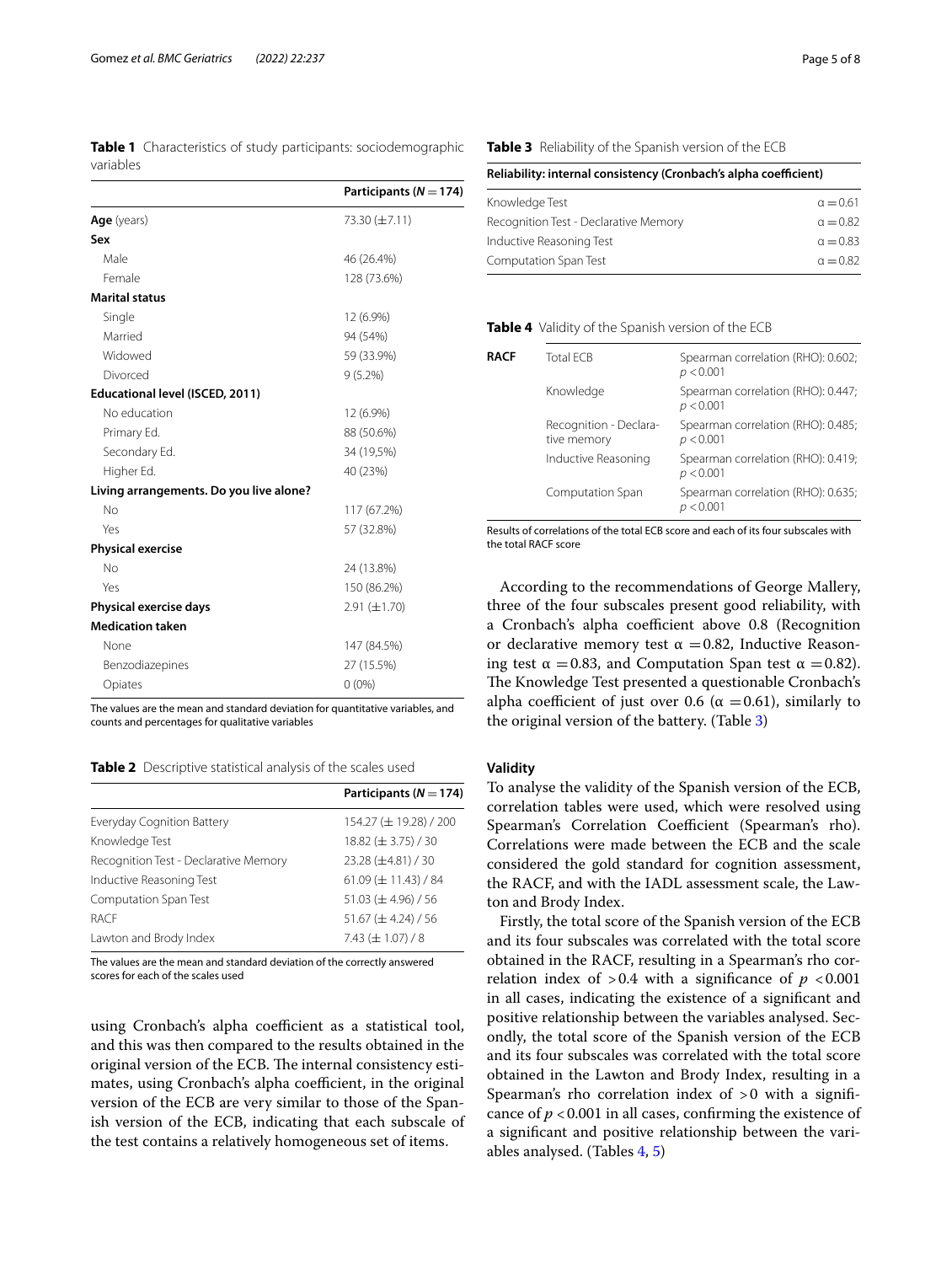<span id="page-5-0"></span>**Table 5** Validity of the Spanish version of the ECB

| <b>Lawton and Brody Index</b> | Total ECB                        | Spearman correlation (RHO): 0.446; $p < 0.001$    |
|-------------------------------|----------------------------------|---------------------------------------------------|
|                               | Knowledge                        | Spearman correlation (RHO): 0.207; $p < 0.001$    |
|                               | Recognition - Declarative memory | Spearman correlation (RHO): 0.175; $p < 0.001$    |
|                               | Inductive Reasoning              | Spearman correlation (RHO): $0.281$ ; $p < 0.001$ |
|                               | Computation Span                 | Spearman correlation (RHO): 0.281; $p < 0.001$    |

Results of correlations of the total score of the ECB and each of its four subscales with the total Lawton and Brody Index score

## **Discussion**

As a consequence of the need to respond to a clinical and social question which has considerable repercussions in today's society due to the progressive ageing of the population, this study was conducted to provide a tool validated for the Spanish population to measure the daily cognitive performance of older adults as a refection of their functional and psychosocial capacity, important indicators of institutionalisation and mortality in this population group.

On a strictly theoretical level, the best way to assess older adults' everyday cognition is by measuring competence, rather than by measuring their everyday performance. The assumptions and tasks that make up the ECB are based on familiar functional domains and specifc tasks that they should be able to solve, rather than tasks that they actually perform in everyday life; that is, they are shown assumptions or tasks that adults do not encounter on a daily basis, but their ability to perform them when the need arises is of great importance as it may have important repercussions for maintaining their independence and autonomy in society.

This study is the first formal evaluation of the ECB scale in a language and population other than the one in which it was created; therefore, the principles and methods used for the creation of the original scale were followed in the development of the present study. There is a previous study by Russo et al. [\[34](#page-7-33)] where a similar assessment in terms of everyday cognition is presented, but we consider that there is still insufficient scientific evidence in such a broad feld of future interest.

During the process of adapting the scale, it is important to highlight that, after obtaining the approval of its creators, Allaire J., the linguistic, semantic and conceptual equivalence with the original version has been maintained during translation and cross-cultural adaptation in order to maintain the appearance and content of the new version of the scale.

The applicability of instruments in countries with languages and cultures diferent from the country of origin in which they have been developed can be problematic. The application of a scale to subjects from a culture other than the one in which it was created entails a translation process to achieve a linguistic adaptation, and a validation process to obtain certifcation of the scale by establishing its psychometric properties of validity and reliability.

The results of this study are in line with those obtained by the original author of the scale in the English language, and an American culture, and, therefore, we can affirm that the validated Spanish version of the ECB meets the accepted standards of reliability and validity.

To demonstrate the reliability of the Spanish version of the ECB, we used internal consistency, the results of which allowed us to establish that the assessments of the Spanish version and the original English version are very similar. Three of the four subscales present a good reliability according to the recommendations of George Mallery, while the Knowledge Test presents questionable reliability, but in line with the original ECB scale.

To demonstrate the validity of the Spanish version of the ECB, correlation tables were used, the most important measure of which is Spearman's correlation coefficient (Spearman's rho). The ECB was correlated with the scale considered in this study to be the gold standard, the RACF, and the IADL assessment scale, the Lawton and Brody Index. All the correlations carried out established a signifcant relationship between the variables analysed. A weaker correlation was observed with the Lawton-Brody scale.

To ensure the proper comprehension of the four ECB subscales, a small modifcation was made to the Computation Span test, consisting of a double reading of the problems to be answered by the participants.

#### **Strengths and limitations**

This is the first formal evaluation of the ECB scale in a language and population other than the one in which it was originally created.

The ECB is a standardised instrument that offers a series of benefts: it provides a wide range of information on a person's everyday cognition, it contributes information on a person's knowledge, declarative memory, recognition and calculation in terms of instrumental activities considered essential in everyday life for a person to remain autonomous and independent in society. The ECB makes it possible to predict the cognitive trajectories of everyday functional tasks of older adults, while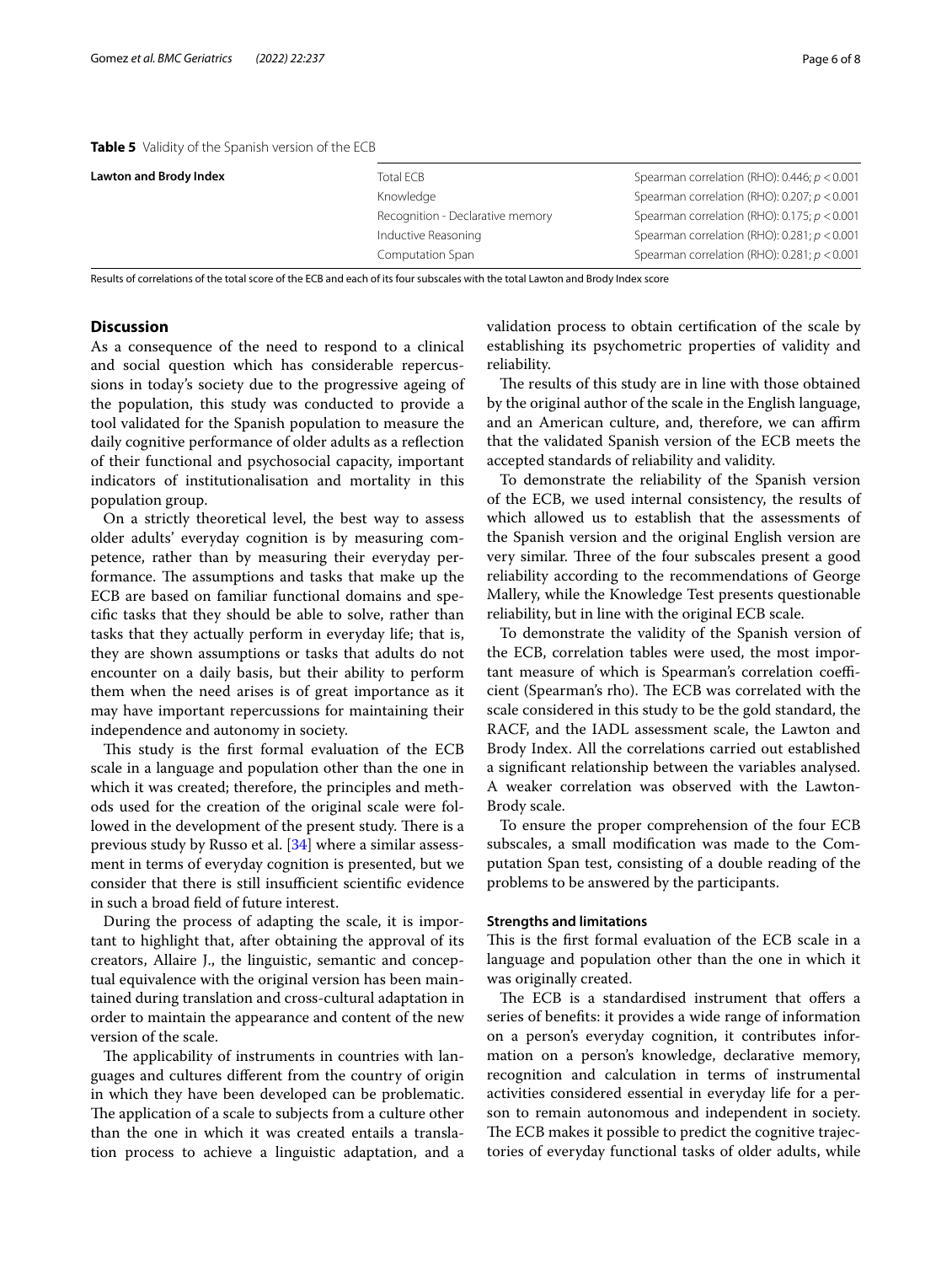at the same time allowing an early diagnosis of possible cognitive impairment. As a consequence, early interventions can be made to prevent the progression of this cognitive impairment, thereby reducing the burden on healthcare, economic and family services.

All the assessments were conducted by the same person, reducing possible diferences in the administration of the tests and making the procedure for administering the questionnaires more rigorous and precise.

One of the strong points of the method used was the implementation of a pilot test that included the evaluation of a pre-fnal version with the aim of identifying shortcomings and rectifying errors.

The following limitations were also observed: the subjects were from a single provincial capital (Salamanca). Despite the advantages of sample homogeneity, it is recommended that the sample be extended to include subjects from other autonomous communities in Spain, or other Spanish-speaking countries with similar customs. The average time required to administer the complete battery is too long for it to be used as a routine tool in a standard consultation; however, subscales could be administered in separate sessions. The age range of the study participants is very wide, for which reason the results of this research may be slightly biased.

Finally, the voluntary and altruistic nature of the study may be considered a limitation in that patients who were more likely to complete the questionnaires correctly were more likely to accept inclusion in the study than those with poorer performance.

#### **Future research**

Since research never fnishes, and with the aim of improving our knowledge of cognition, new challenges lie ahead.

Given that the age range of the study sample is very wide and the current trend in defning the concept of old age is increasingly removed from the chronological perspective, as a consequence of lifestyle improvements, a possible line of research could be to assess the same concept in populations with narrower age ranges, in order to more accurately assess the impact of age on cognitive function.

Likewise, we consider that future research should involve a reduction in the proportional sex-related diferences in order to more precisely assess cognitive impairment as a function of this variable, thus evaluating the impact of sex on cognitive function in older adults.

Along similar lines, it would be interesting to apply the translated Spanish version of the ECB to samples with diferent neuropsychiatric conditions, in order to assess everyday cognition in groups of patients with diferent pathologies.

## **Conclusions**

The Spanish version of the Everyday Cognition Battery is a validated, useful, practical, simple and standardised instrument for assessing everyday cognition in older adults with no previously diagnosed impairment.

#### **Abbreviations**

ADL: Activities of Daily Living; ECB: Everyday Cognition Battery; RACF: Rapid Assessment of Cognitive Functions; IADL: Instrumental Activities of Daily Living; ISCED: International Standard Classifcation of Education.

#### **Acknowledgements**

We thank all the people who participated voluntarily in the study, as well as all the professionals involved in it, without their participation it would not have been possible to carry it out.

#### **Authors' contributions**

Conceptualization, all authors; methodology, M.I.R.G. and J.J.C.H.; software, E.J.F.R.; validation, R.J.G., C.S.G. and M.I.R.G.; formal analysis, E.J.F.R.; investigation, R.J.G.; resources, R.J.G.; data curation, C.S.G.; writing—original draft preparation, all authors; writing—review and editing, R.J.G. and E.J.F.R.; visualization, R.J.G.; supervision, M.I.R.G.; project administration, R.J.G.; funding acquisition, J.J.C.H. All authors have read and agreed to the published version of the manuscript.

#### **Authors' information**

[https://www.researchgate.net/profle/Eduardo-Jose-Rodriguez.](https://www.researchgate.net/profile/Eduardo-Jose-Rodriguez)

#### **Funding**

The study presented was not funded by any organization.

#### **Availability of data and materials**

The datasets used and/or analysed during the current study available from the corresponding author on reasonable request. The scale adapted and translated into Spanish can be requested by any inter-

ested author by contacting the corresponding author.

## **Declarations**

#### **Ethics approval and consent to participate**

This study complies with the requirements of the Ethics Committee of the University of Salamanca and the Code of Ethics of the World Medical Association (Declaration of Helsinki). Written informed consent was obtained from all subjects. All the information on the results has been processed and stored in a strictly confdential and anonymous manner in accordance with the provisions of Organic Law 15/1999 of 13 December on the Protection of Personal Data. The study was approved by the Bioethics Committee of the University of Salamanca on 31 October, 2018. The project was also approved and included in the Clinical Trials Register (Clinical Trials. Gov. PRS) with registration number: NCT 04169633.

In order to carry out the adaptation and validation process of the scale, prior permission was obtained from the authors, Jason Allaire.

#### **Consent for publication**

Not applicable.

#### **Competing interests**

The authors declare that they have no competing interests.

#### **Author details**

<sup>1</sup> University of Salamanca, Salamanca, Spain. <sup>2</sup> Salamanca Biomedical Research Institute (IBSAL), Salamanca, Spain. <sup>3</sup>Salamanca University Assistance Hospital Complex, Salamanca, Spain.

Received: 11 August 2021 Accepted: 11 March 2022Published online: 22 March 2022